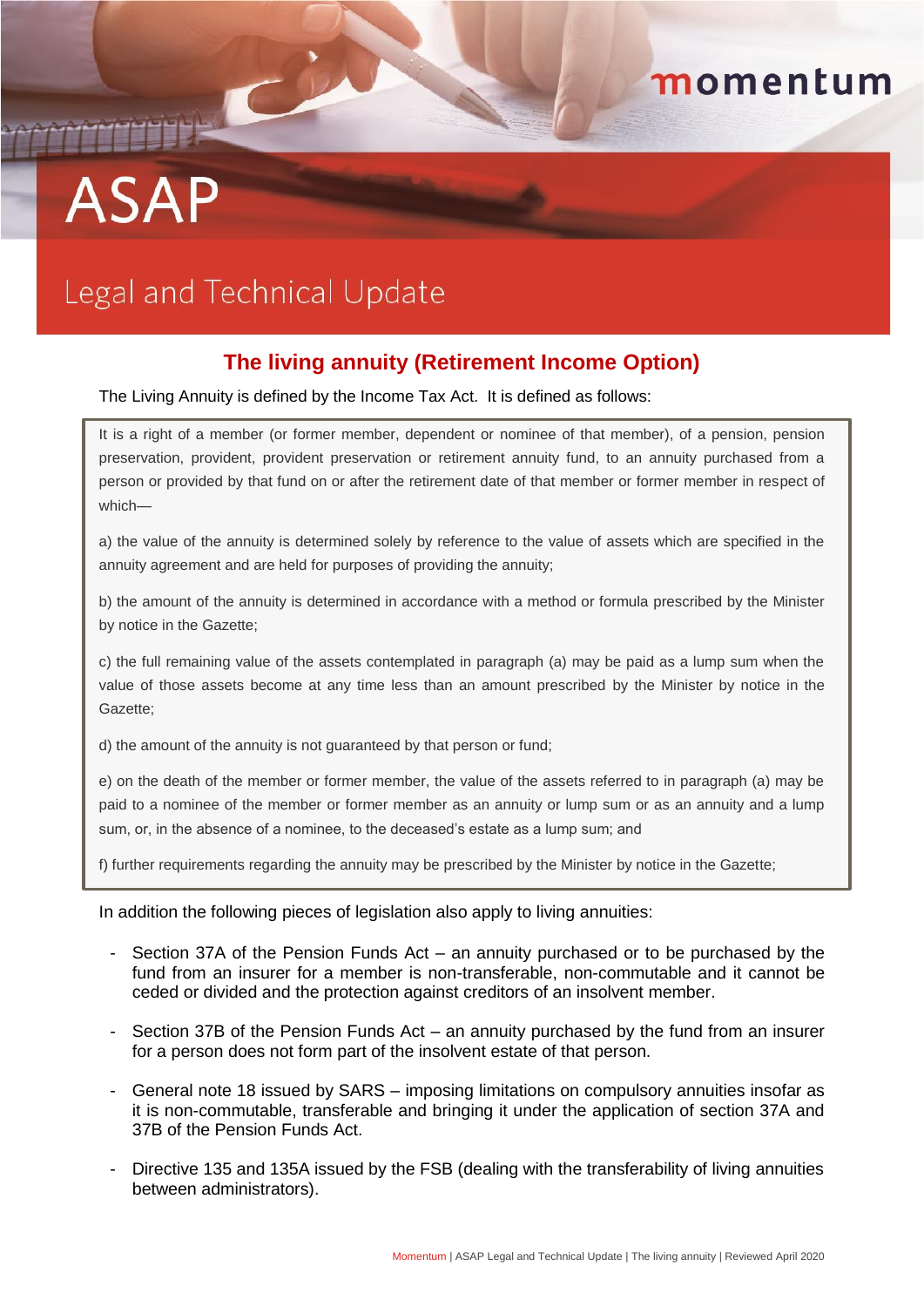The living annuity is not a registered retirement fund. It has the structure of a long term insurance policy purchased by a retirement fund or a member of a retirement fund and it is commonly referred to as a compulsory linked annuity.

#### **Practical issues:**

- The living annuity is either purchased by the individual member ("member owned") or the retirement fund ("fund owned"). Most are member owned. This summary will focus on member owned living annuities.
- The annuitant can select the annuity level within legislated limits. Currently it is restricted to between 2.5% and 17.5% of the underlying investment value p.a. (See discussion below.)
- The annuitant can only alter income rate and the frequency of the payment of the income on the anniversary of the annuity.
- More than one fund source can be invested into a single living annuity (the funds from a retirement annuity fund, pension fund and provident fund, including preservation funds, can all be invested in one living annuity).
- The annuitant carries the investment risk associated with the living annuity as the underlying assets' value is used to determine the value of the annuity. Therefore, if the investment value is depleted by negative investment returns, the annuity will reduce accordingly. There are no guarantees on investment performance.
- Regulation 28 to the Pension Funds Act does not apply to the underlying investment choices made by the annuitant and therefore there is no legislative limitation on the investment risk.

#### **Income rate and frequency**

In terms of paragraph (b) of the definition of living annuities, the income rate is limited to between 2.5% and 17.5% per annum.

The actual rates and other limitations are contained in Government Gazette 32005 of 11 March 2009. In terms thereof, the following rules and restrictions should be remembered when advising clients:

- The rate and frequency can only be altered once a year on the anniversary of the contract.
- If an annuitant adds to an existing living annuity from another retirement fund, the original anniversary date on the living annuity contract will prevail. The income payable to the annuitant will change at that point. The income is recalculated taking into consideration the amount received; investment date; next anniversary/review date; income percentage, income frequency; income amount and total incomes already paid. For example:
	- $\circ$  Assuming there is R1m in a living annuity at an income rate of 10% and the anniversary date was 6 months ago (so another 6 to go) – total income for the year is R100 000 and R8 333 x 6 has already been paid.
	- o The annuitant now adds another R1m from his preservation fund to the same living annuity.
	- o At this time the income rate cannot be amended.
	- $\circ$  The income will be adjusted to take the 10% into account on the new R1m payable for the 6 remaining months and the income will therefore be equal to R8  $333 + R8 333 =$ R16 666 per month for the next 6 months.

The views and/or opinions expressed in this article have been prepared as a primary source of information and are not a recommendation for the conclusion of a transaction. This article has been prepared for general information and not having regard to any particular person's financial planning, tax planning, investment needs and objectives. No representation is given, warranty made or responsibility taken as to the accuracy, timeliness or completeness of any information contained in this article and MMI Group Limited will not be liable in contract or in delict or otherwise for any loss or damage arising as result of the reader relying on any such information (except in so far as any statutory liability cannot be excluded). Please note: Any unauthorized copying or reprinting or publishing in any other publications, webpages or emails are strictly prohibited.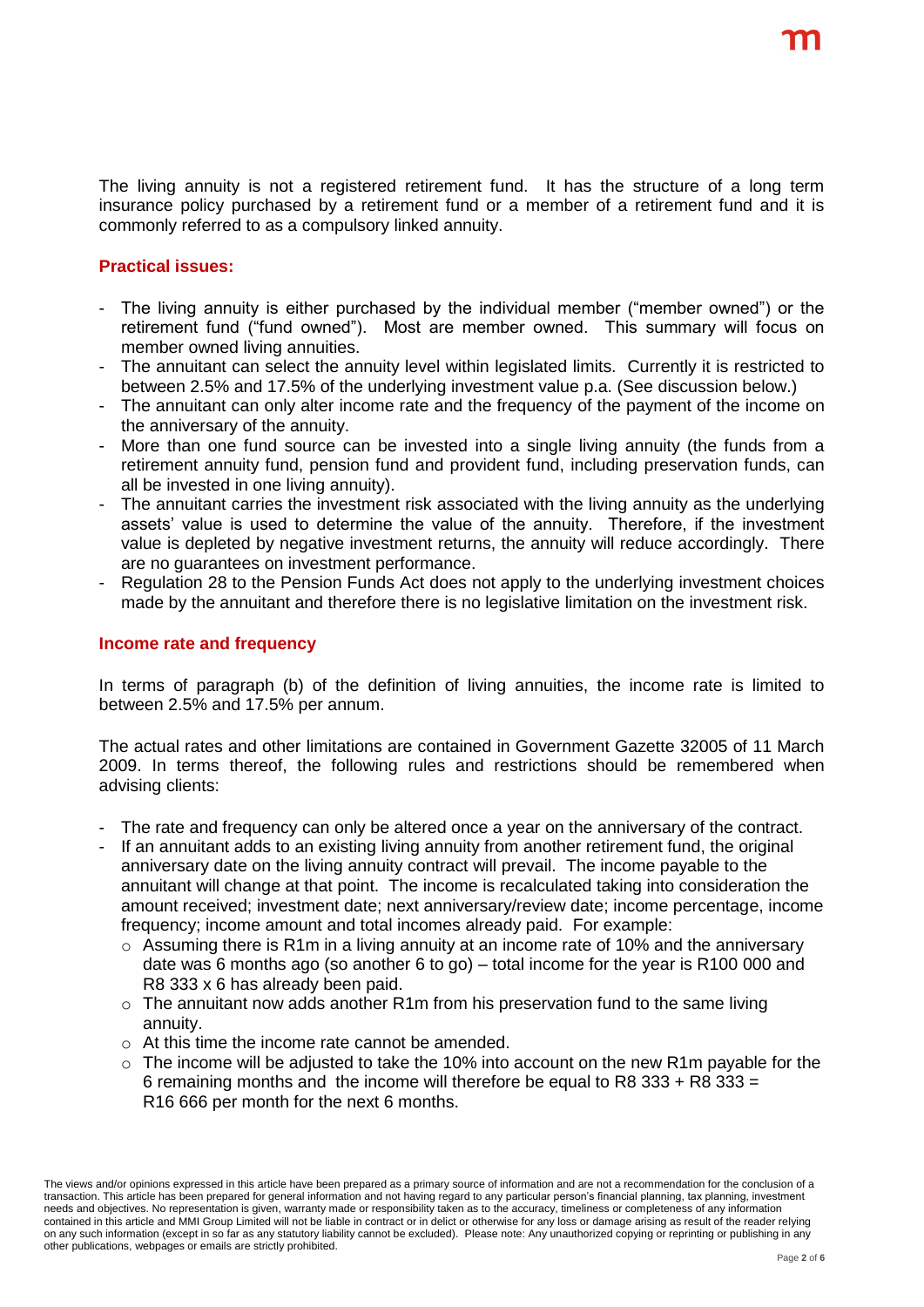- If an annuitant transfers a living annuity from another company to an existing living annuity with Momentum, the original anniversary date on the Momentum contract will prevail.
- The income received from the other company as is will be added to the Momentum contract's income.
- A transfer will only be possible if the two investments have the same income frequency. (A monthly paying investment cannot be added to a yearly paying investment). For example:
	- o Assuming there is R1m in a living annuity at an income rate of 10% and the anniversary date is 6 months ago (so another 6 to go) – so total income for the year is R100 000 and R8 333 x 6 has already been paid.
	- o The annuitant now transfers an existing living annuity to this existing Momentum living annuity of R1m but at an income rate of 5% - so the income is R4 166 per month.
	- $\circ$  The income payable by Momentum for the duration of the 6 months until the anniversary date will be the R8 333 pm from the original Momentum contract plus R4 166 from the transferred living annuity.
	- $\circ$  At the anniversary date, the rate applicable to the Momentum contract will prevail and be applied to the total R2m fund value - unless the annuitant selects a new rate all together, in which case the new rate will apply.
- If an annuitant transfers from another company's living annuity to a new Momentum living annuity, the original anniversary date of the transferred contract will be transferred into the new Momentum contract and the annuitant will be able to alter the rate at that time. Momentum will also retain the income rate from the old contract until such time as the anniversary date comes along, at which time the client can review the income rate.

#### **Access to funds – annuitant:**

- Should the investment value reach R125 000, the annuitant can withdraw the full amount as a lump sum amount. This is effective from 1 June 2020.
- SARS has records of previous commutations made and will only issue the tax directive accordingly.
- No withdrawal is allowed purely based on the annuitant's emigration. In that instance, the monthly annuity may be remitted offshore, depending on business requirements and SA Reserve Bank approval. Income tax will still be deducted.

#### **Death of the annuitant:**

- Upon the death of the annuitant, the nominated beneficiary/ies will be entitled to:
	- $\circ$  continue with the annuity in their own name, or
	- o withdraw the full amount as a lump sum, or
	- $\circ$  select a combination of the two options above.
- Each nominated beneficiary can make their own choice regarding the above options.
- Where no beneficiary is nominated, a lump sum will be payable to the estate of the deceased annuitant.
- The annuitant can nominate any person as a beneficiary it is not limited to dependants (as defined by the Pension Funds Act).
- The beneficiary nomination can be amended by the annuitant at any time, as long as it is done in writing to the administrator and reaches the administrator prior to the death of the annuitant.

The views and/or opinions expressed in this article have been prepared as a primary source of information and are not a recommendation for the conclusion of a transaction. This article has been prepared for general information and not having regard to any particular person's financial planning, tax planning, investment needs and objectives. No representation is given, warranty made or responsibility taken as to the accuracy, timeliness or completeness of any information contained in this article and MMI Group Limited will not be liable in contract or in delict or otherwise for any loss or damage arising as result of the reader relying on any such information (except in so far as any statutory liability cannot be excluded). Please note: Any unauthorized copying or reprinting or publishing in any other publications, webpages or emails are strictly prohibited.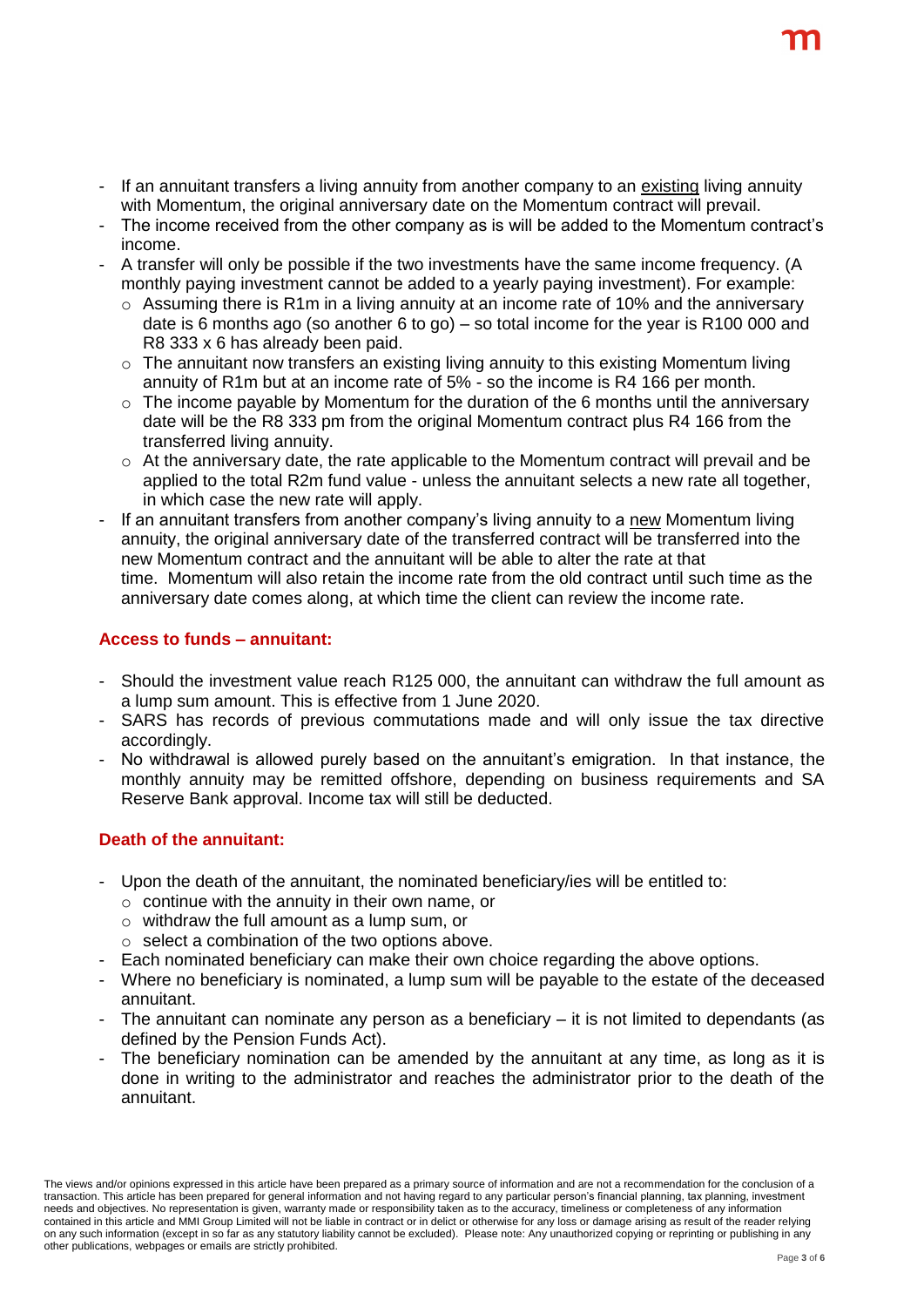- Where a beneficiary is situated offshore, the lump sum or annuity can be paid to them (subject to exchange control regulations if applicable). In both instances, the after tax amount will be remitted and the process will be facilitated by a South African bank acting as an Authorised Dealer for the Reserve Bank, who will insure that all administrative and legislative requirements are met.
- The underlying asset value of the living annuity is not an asset in the estate of the deceased annuitant for estate duty purposes.

#### **Trusts as beneficiaries**

Some administrators of living annuities allow for the appointment of trusts as beneficiaries. There are some important points to remember when advising a client on this matter:

- There is a possibility that this option may be stopped in future, as SARS has indicated that living annuities are intended for natural persons only. However, there is currently no formal legislation to support this or to prohibit the practice of appointing a trust as a beneficiary.
- The trust will have the same options available as any other beneficiary  $-$  either take a cash lump sum or an annuity or a combination of both.
- Where a testamentary trust is nominated as a beneficiary, it is important to note that the income paid by the living annuity will cease until such time as the trust is registered and a bank account is opened.
	- $\circ$  This can take months as the executor first has to be appointed before the process can start.
	- $\circ$  Once the trust is registered and the trustees are authorised to act on behalf of the trust, they can elect to take a lump sum and/or to continue with the living annuity.
	- $\circ$  Where a lump sum is taken, the income tax will be paid as discussed in this document.
	- $\circ$  Where the living annuity continues, a new contract is issued in the name of the trust.
	- $\circ$  Momentum is obliged to withhold PAYE from the income, based on the status of the annuitant.
	- $\circ$  If the trust is a special trust (for minor children or disabled persons) PAYE will be similar to that payable by natural persons. If the trust is not a special trust, PAYE will be withheld at the trust's tax rate of 45%.
	- $\circ$  It is an option to give the trustees of the trust the power to take the annuity option and to make the investment in the name of the beneficiary directly, rather than in the name of the trust (this should be stipulated in the will under the powers of the trustees) – this is more viable where the trust has a specific end date – for example when all the beneficiaries are of a certain age.
- Where an *inter vivos* trust is nominated as a beneficiary, the following should be noted:
	- $\circ$  The trustees can elect to receive a lump sum or to continue with the living annuity or they can elect a combination of the two.
	- o Technically, where the option is made to continue with the living annuity, a contract is issued in the name of the trust. In this case, PAYE is withheld based on the tax rate of the trust, which is 45%.
	- $\circ$  Alternatively, the trust can register as an employer in terms of the Fourth Schedule to the Income Tax Act.

The views and/or opinions expressed in this article have been prepared as a primary source of information and are not a recommendation for the conclusion of a transaction. This article has been prepared for general information and not having regard to any particular person's financial planning, tax planning, investment needs and objectives. No representation is given, warranty made or responsibility taken as to the accuracy, timeliness or completeness of any information contained in this article and MMI Group Limited will not be liable in contract or in delict or otherwise for any loss or damage arising as result of the reader relying on any such information (except in so far as any statutory liability cannot be excluded). Please note: Any unauthorized copying or reprinting or publishing in any other publications, webpages or emails are strictly prohibited.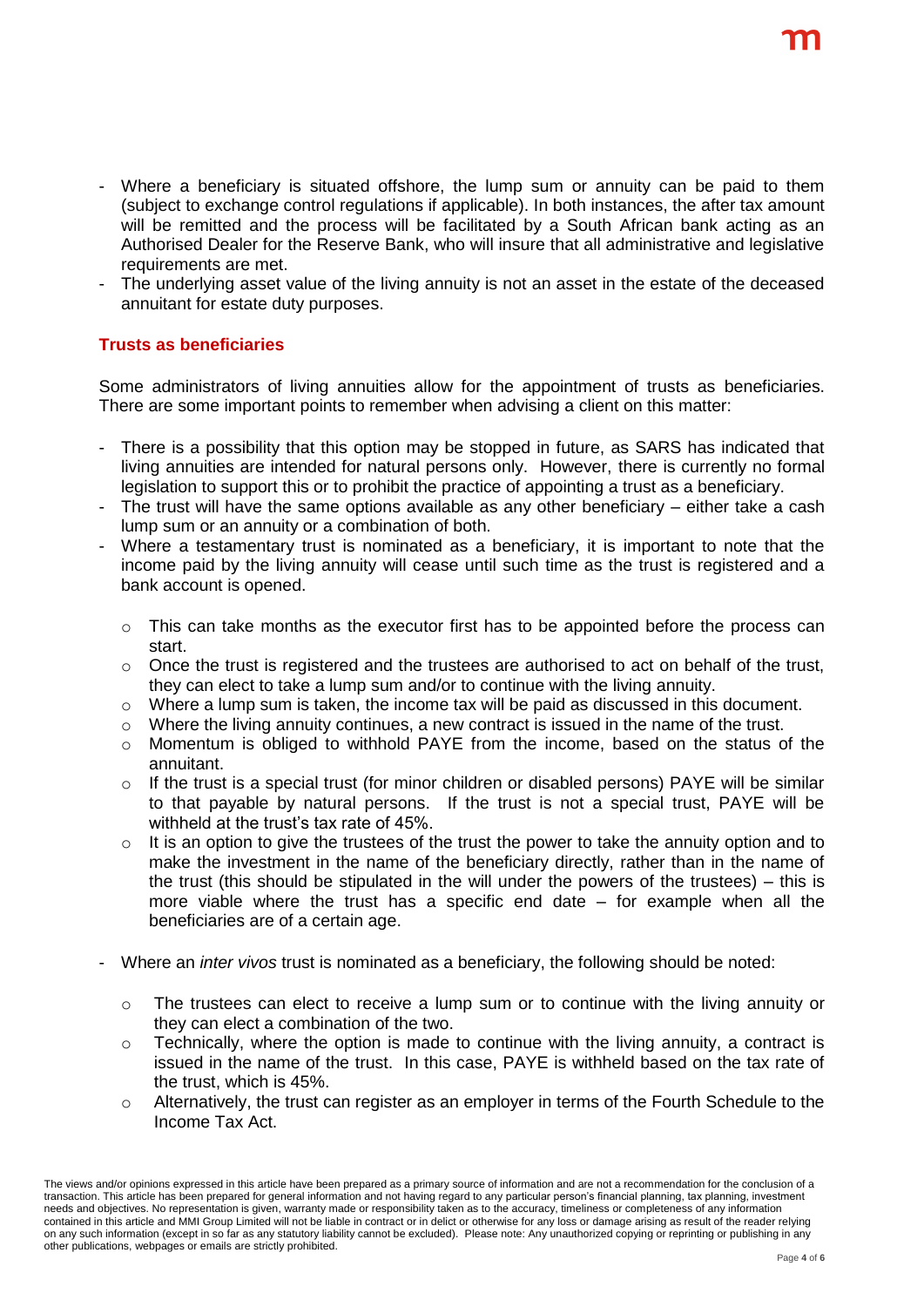- In this instance, the trust will obtain a tax directive to instruct the administrator not to withhold any PAYE.
- The administrator will pay the gross annuity income to the trust. The trust will be liable to account for the PAYE and pay it to SARS based on the tax rate applicable to the beneficiary that receives the income from the trust. The administrator of the living annuity cannot assist with this process – the trustees must make this decision to register as an employer in terms of the powers bestowed on them in the trust deed and they should consult their accountant and tax practitioner to assist with this process.

#### **Access to funds – third parties**

#### **Creditors:**

Sections 37A and 37B of the Pension Funds Act specifically include annuities in its application. These sections provide protection to the benefits in a retirement fund and a compulsory annuity. The assets in a living annuity are therefore not accessible by creditors.

#### **Divorce – division of retirement assets:**

When considering the impact of divorce on a living annuity, one has to consider the Divorce Act, read with section 37D of the Pension Funds Act. In terms of the Divorce Act, a person's pension interest is taken into account for division of asset purposes (applies to communal marriages and accrual marriages only).

A living annuity is not included in the definition of a pension interest, and therefore, it is not considered when determining the division of pension interests. This interpretation is strengthened by the recent Appeal Court case *ST vs CT.* In this case it was determined that a living annuity does not form part of the divisible assets upon divorce. The reason provided is that the living annuity 'asset' belongs to the insurer and not the annuitant and that the annuitant merely has a right to the income and not the capital during their lifetime.

However, the living annuity income can be considered for maintenance purposes – please note that the insurer cannot split the income between an annuitant and an ex-spouse and the annuitant will be liable to make the maintenance payment to the ex-spouse.

#### **Income Tax Implications**

#### **The annuity**

The monthly annuity income that is payable to the annuitant will form part of his gross income in terms of paragraph (a) of the definition of "gross income" in the Income Tax Act.

This will also apply where the annuity is paid to a nominated beneficiary. The result is that this income is taxed in accordance with the income tax table applicable to the annuitant.

The views and/or opinions expressed in this article have been prepared as a primary source of information and are not a recommendation for the conclusion of a transaction. This article has been prepared for general information and not having regard to any particular person's financial planning, tax planning, investment needs and objectives. No representation is given, warranty made or responsibility taken as to the accuracy, timeliness or completeness of any information contained in this article and MMI Group Limited will not be liable in contract or in delict or otherwise for any loss or damage arising as result of the reader relying on any such information (except in so far as any statutory liability cannot be excluded). Please note: Any unauthorized copying or reprinting or publishing in any other publications, webpages or emails are strictly prohibited.